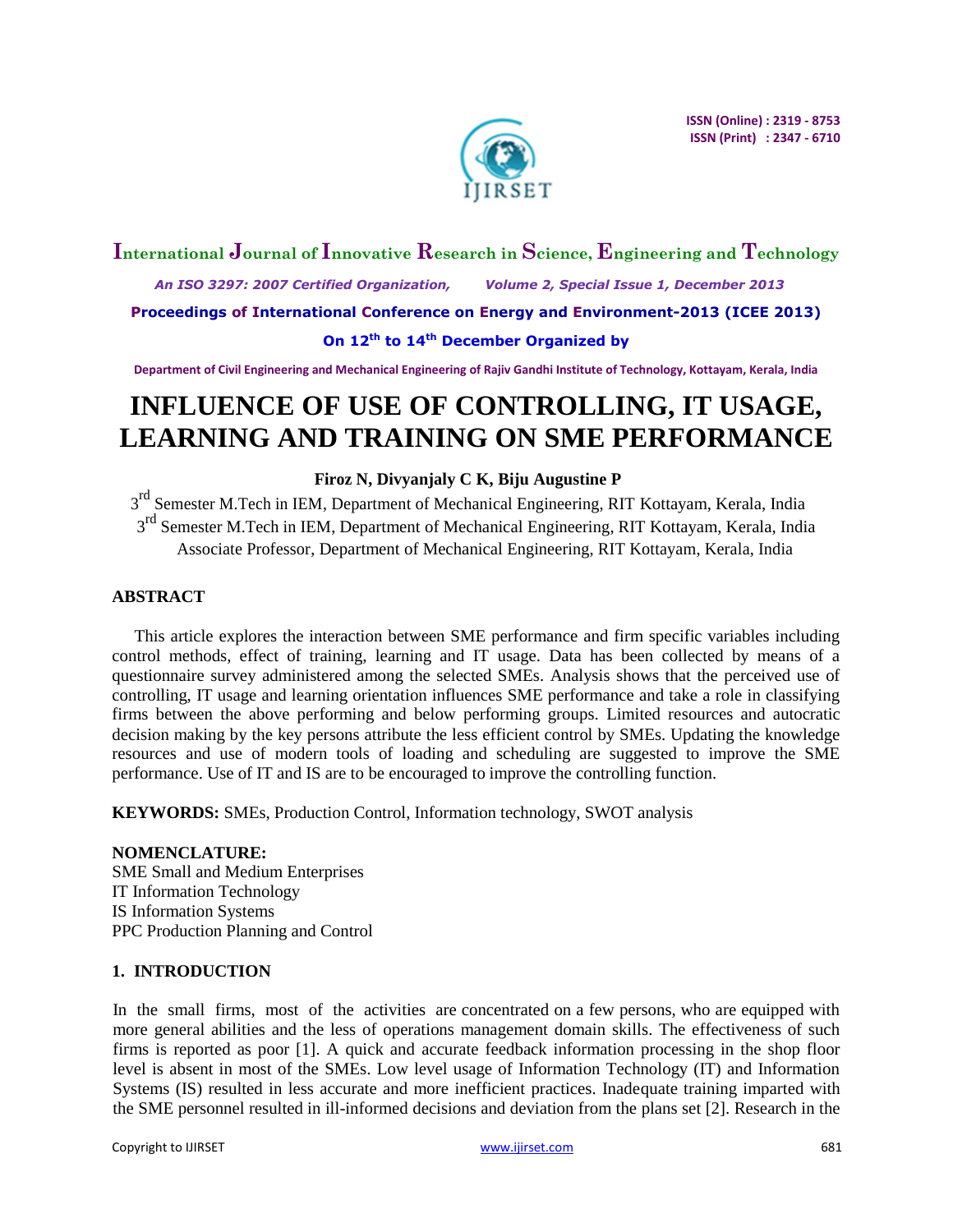area of modernising the PPC usage in SMEs can contribute much to improve SME performance. Most of the research literature in the advancement of PPC is reported from large firms. But the importance of modern PPC in SMEs and the related benefits derived from improved SME performance to the economy are being realizing by the business world [3].

### 2. **OBJECTIVE OF THIS STUDY AND ORGANIZATION OF ARTICLES IN THIS PAPER**

This paper reports the exploratory findings that link the use of control methods, IT, learning and training with SME performance. A frame work to improve Production Control, IT, Standardization, Learning and Training has been formed after reviewing the SWOT analysis conducted in the SME context. The framework shows the way in which the SMEs can work within their constraints and pressures to use their PPC effectively and thereby improve the production performance.

A questionnaire survey tool was developed to rate the awareness of modern PPC techniques, IT usage, learning, training facilities and SME performance.

Data has been collected by directly approaching the selected SME key personnel. Analysis was carried out using appropriate statistical tools. Linkages between the variables are explained and weaker areas are identified for improvements. Paper ends with the conclusions for improving the use of control in SME.

# **3. FINDINGS OF THE SWOT ANALYSIS CONDUCTED AMONG THE SMEs**

Major opportunities for SMEs included the supportive measures by the government and opportunity to grow and to reap benefits from the supply chain partnership opportunities with large firms [4]. Chance to get outside exposure and IT benefits are also observed as the major opportunities [5]. The offer to join as an ancillary firm is an opportunity to a competent SME, at the same time a threat for a non-competent SME because of the rapid rate of internationalization and further growth opportunities. Major weaknesses/ threats faced by the SMEs included extreme competition in the global market, scarcity of the resources, power shortage and shortage of manpower. Need to modernize with increased learning, standardization and IT are the environment pressures and challenges to Indian SMEs [6].



FIGURE 1. MODEL LINKING PPC USAGE AND SME PERFORMANCE

Singh et al. [7] studied the SMEs of Northern India and proposed a model to link environmental characteristics, constraints and pressures to the manufacturing strategy and firm performance. Based on the study mentioned above [7], a framework linking production control and firm performance in the SMEs of Kerala has been developed (Figure 1).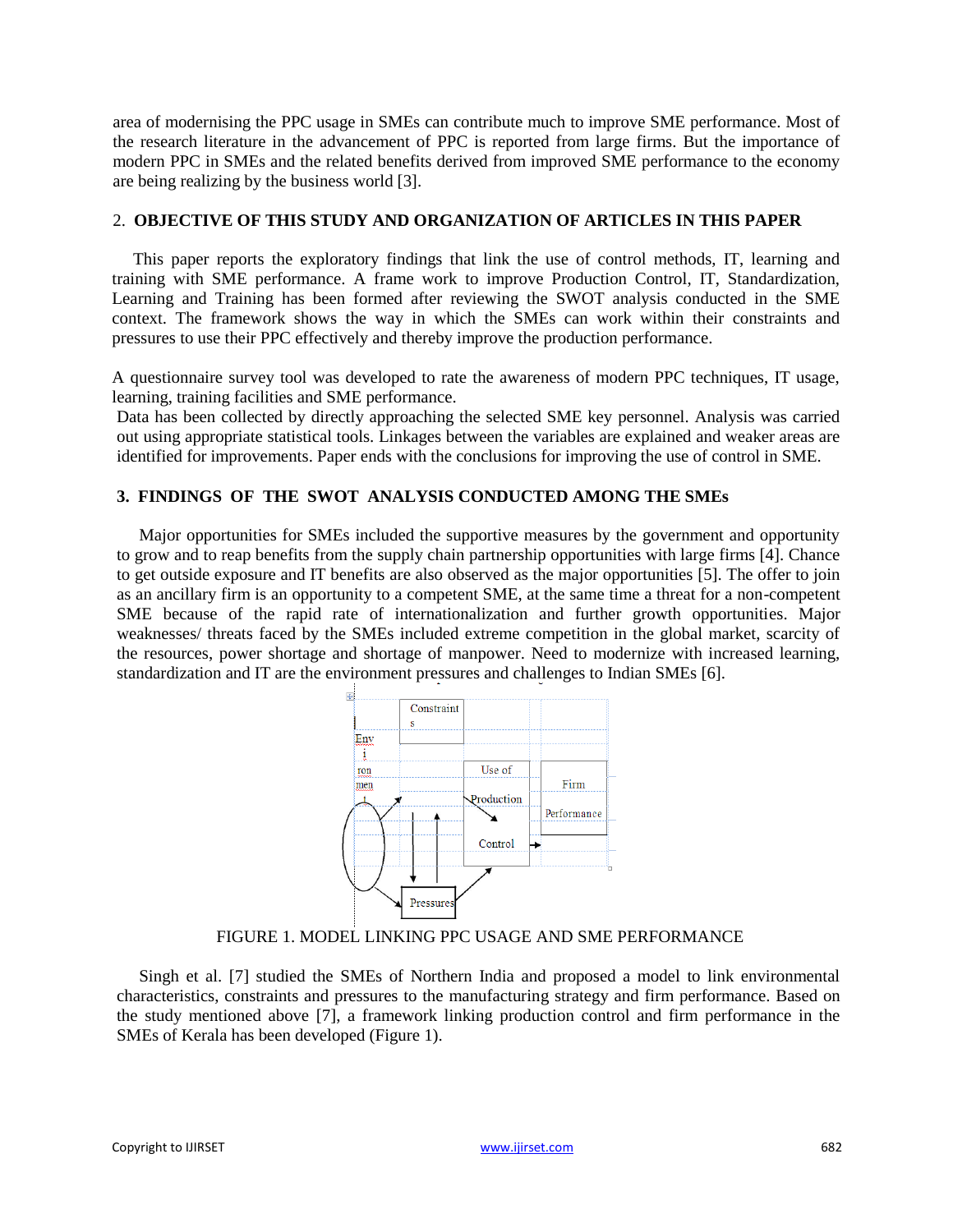### **4. DESCRIPTION OF THE RESEARCH METHODOLOGY**

After having discussion with experts and based on extensive literature review, a diagnostic questionnaire schedule was prepared. The SMEs in the membership list of the Small and Medium Enterprise Association of Kerala State has been selected as the sampling frame. A convenience cum cluster sampling was adopted because of the lack of feasibility of e-mailed or telephonic survey. The questionnaire was administered among the selected SMEs to reveal the demographics, firm performance, awareness of modern PPC methods, current use of production control, IT usage and extent of learning and training. After editing and screening, 382 responses were used for the analysis.

Standard indicators for measuring the variables were selected from published research [8] and are properly validated [8], [9], [10]. Most of the questions are of five point Likert scale type and few open ended questions are also used. Awareness of modern PPC tools is linked with the use of control and the nature of linkage is explained. Similarly, the link between use of control and firm performance has been studied. Similar studies have been conducted by linking the use of control with IT usage, learning and training. Factors influencing the use of control in SMEs are explored, their influence is studied in detail and alternatives for improving the situation are proposed.

## **5. ANALYSIS OF THE DATA 5.1 Attention given to Modern PPC Techniques**

Extent of use of modern PPC techniques in production, HR and budgeting has been measured using a five point scale. Table 1 shows the mean scores.

| Sample Size N=382                                                | Mean | <b>Std. Deviation</b> |
|------------------------------------------------------------------|------|-----------------------|
| Awareness of modern<br><b>PPC</b><br>techniques                  | 2.38 | 1.05                  |
| Usage of modern<br>techniques<br>of PPC                          | 2.96 | 1.22                  |
| Use of modern PPC in<br>Marketing, Production,<br>Finance and HR | 2.97 | 0.91                  |
| Importance gives to<br>Forecasting, Planning and<br>Control      | 3.92 | 0.53                  |

# TABLE 1.AWARENESS OF MODERN PPC TECHNIQUES

#### **5.2 Extent of Use of Control Measures**

Following indicators were used to measure the extent of use of control in the SMEs [11]. Average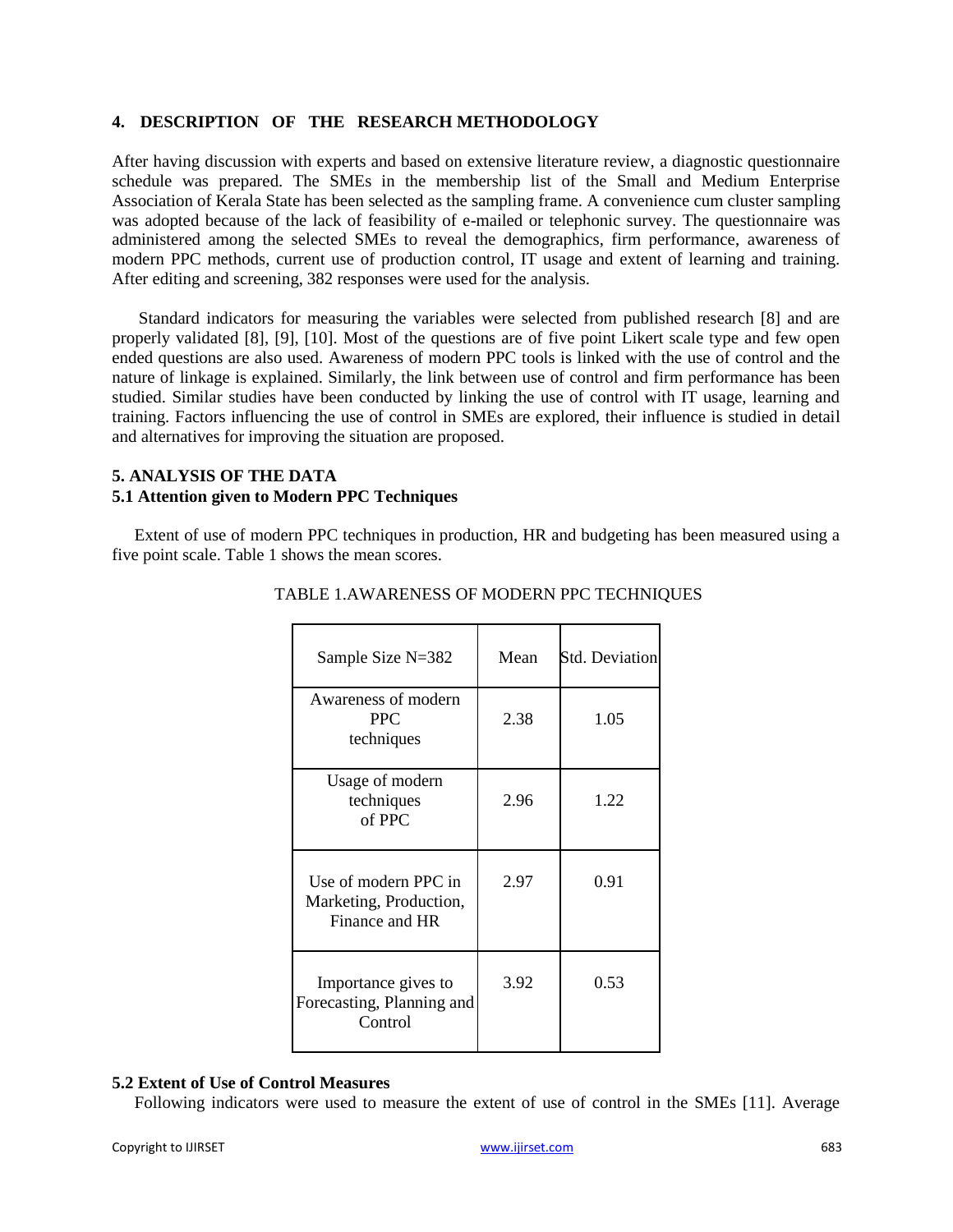scores of each field are shown in Table 2.

- a) Use of scheduling,
- b) Use of sequencing,
- c) Critical ratio,
- d) Schedule violations
- e) Gap between forecast and actual figures,
- f) Gap between forecast and planned
- g) Gap between planned and produced

The scores of the items, except for the "use of scheduling" are found satisfactory (average scores are more than the benchmark value of 3, based on the research work of Singh et al. [7]).  $T$  – test results except for the item - scheduling differ from standard value (to the higher or acceptable side).

| Sample Size $N=382$                         | Mean | Std.<br>Deviation |
|---------------------------------------------|------|-------------------|
| Usage of Scheduling                         | 2.90 | 1.126             |
| Critical Ratio                              | 3.58 | .647              |
| Violation of Production<br><b>Schedules</b> | 3.40 | .588              |
| Gap between Forecast and<br>Demanded        | 3.08 | .536              |
| Gap between Forecast and<br>Planned         | 3.14 | .494              |
| Gap between Planned and<br>Produced         | 3.40 | .570              |

#### TABLE 2.USE OF CONTROL MEASURES IN SMEs

Figure 2 shows the factors influencing the effectiveness of control measures in SMEs. Availability of power, managing order uncertainty, out dated machinery and availability of labour were ranked as the important factors influencing control.



FIGURE 2 FACTORS INFLUENCING THE EFFECTIVENESS OF CONTROL MEASURES IN SMEs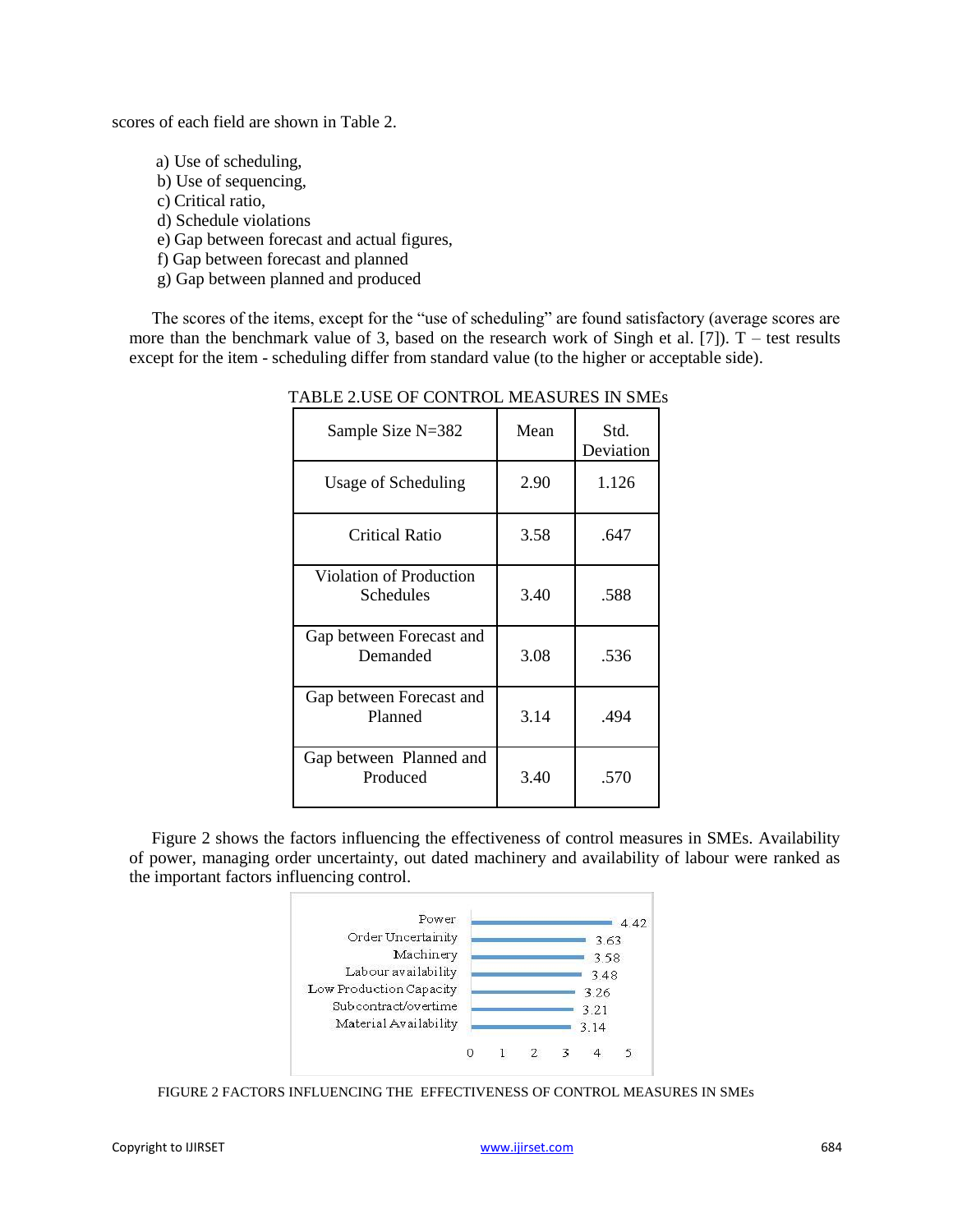#### **5.3 IT Usage**

To measure the usage of IT in SME, questions for revealing the extent of use of computers, computer proficiency and number of computers used in the firm were asked. Average item scores are shown in Figure 3. All the items recorded low scores (compared to the standard score of 3). Scores less than the bench mark figures indicates that the SMEs are lagging in the area of e –literacy and computer usage.



# FIGURE 3AVERAGE SCORE OF IT USAGE

**5.4 Learning and Training by the Firm**



# FIGURE 4. AVERAGE SCORE OF LEARNING AND TRAINING ORIENTATION

The general perception on learning orientation and training needs were revealed by means of six questions [12]. Except for the item "general perception on the worth of training", all other items recorded above the bench mark scores. The low scores (shown in Figure 4) of the worth of training shows the limitation of SMEs to utilize the benefits of training facilities.

# **5.5 Firm Performance**

Following indicators were used for measuring firm performance: Sales performance, Growth plan by the firm, Target achievement, Profit levels met by the firm and Delivery promptness [13]. Mean scores are shown in Figure 5.

Average firm performance scores are more than the benchmark score of 3, which is indicative of satisfactory level of performance by the majority of firms included in the study.

```
Copyright to IJIRSET www.ijirset.com 685
```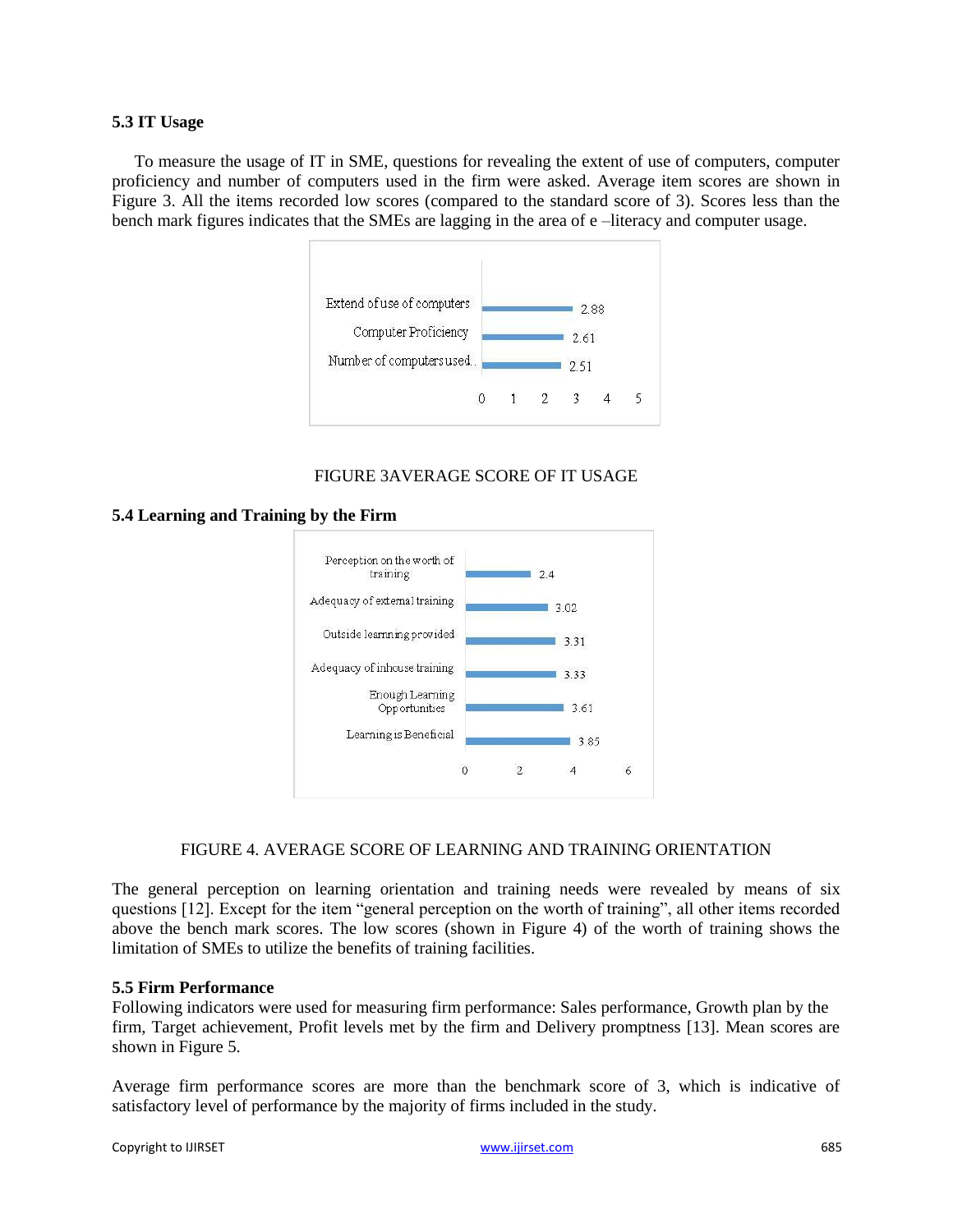

# FIGURE 5 AVERAGE SCORE OF FIRM PERFORMANCE **5.6 Linking Firm Performance and Use of**

### **Control**

A structural equation model (SEM) has been developed to test the linkage between the use of control and firm performance. The construct "Use of Control" included six items and the construct "firmper" included Chifour-squareitms=54.3after(53df)conducting the tests of validity and reliability. Face validity of the  $p = .42$  constructs are established from previous research works. Unidimensionality of the constructs were ensured from the high factor loading scores and inter item correlation. Satisfactory values of discriminant validity were established by comparing the variance– extracted estimates for each factor with the squared values of inter construct correlations.



FIGURE 6 STRUCTURAL MODEL LINKING USE OF CONTROLLING AND FIR PERFORMANCE

Relation between firm performance and use of control is confirmed by the SEM model. A medium level of relationship (.49) is found from the value of the standardized regression coefficient. Overall model fit was tested using the three measures, namely Chi – Square  $(\chi^2)$  Goodness of Fit (GOF) index, Absolute Fit Index – Root Mean Square Error of Approximation (RMSEA) and Incremental Fit Index – Comparative Fit Index (CFI). An acceptable  $\chi^2$  value of 54.3 significant at p = .42 is obtained. RMSEA value of .11 and CFI value of .986 indicate that the model fits very well. The SEM output is shown in Figure 6.

# **5.4 Mediating Role of Learning**

Mediating role of Learning is tested using a SEM model. The reliability and validity of the SEM model has been ensured by standard tests, as mentioned in section 5.6. The effect of mediation of Learning is illustrated in Figure 7. The model is validated with a chi-square value of 137.2 significant at p = .001. RMSEA value obtained is .085 and NFI value is .981. Thus the model fit is found acceptable.